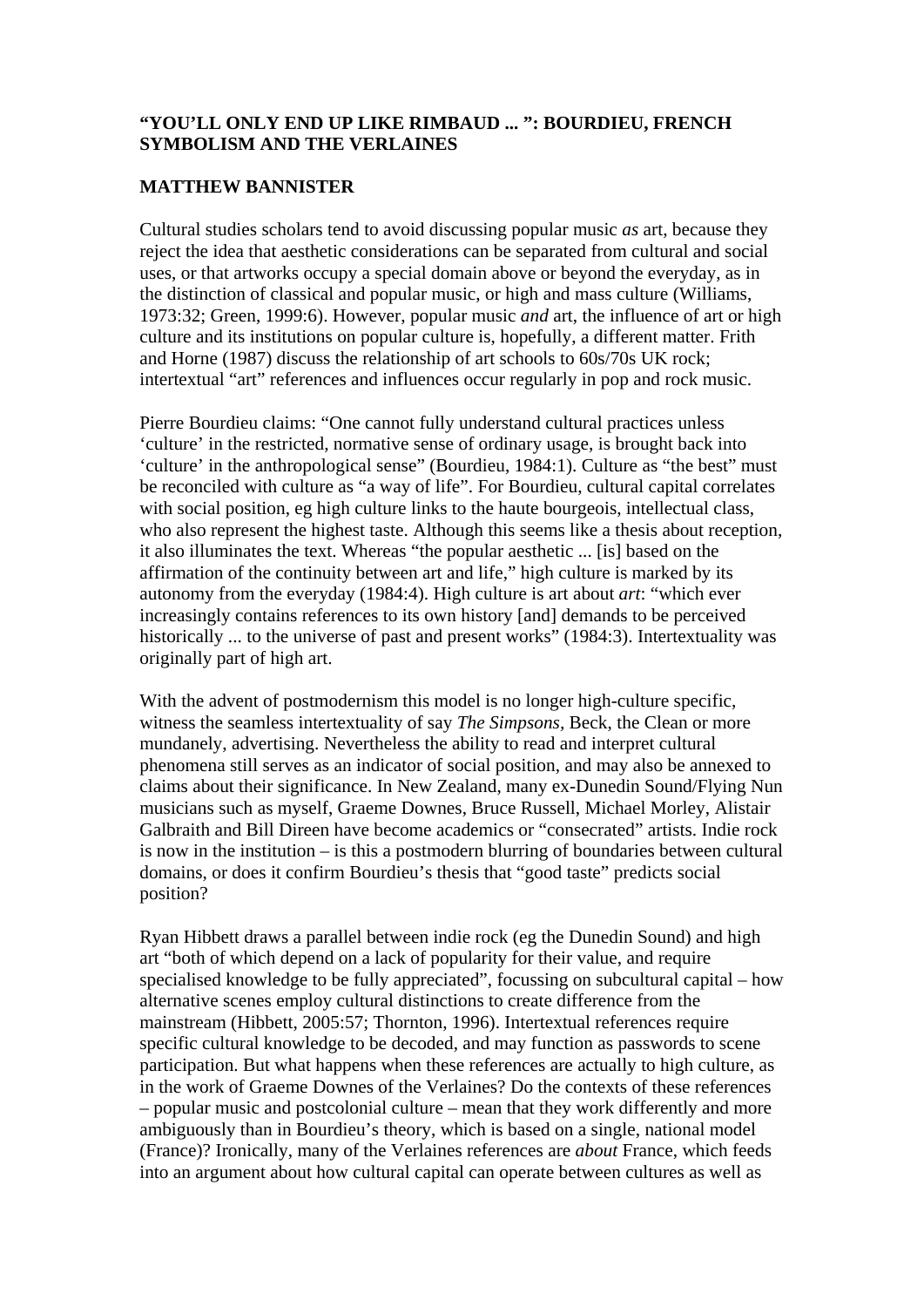within them. I also discuss how the Verlaines' use of references negotiates between subcultural and cultural capital, alternative rock culture and ordinary society (eg the difference between writing a "rock symphony" and performing it in a pub), particularly a postcolonial settler society like 1980s Pakeha New Zealand. This may in turn require rethinking some of Bourdieu's concepts.

Hibbett draws on Bourdieu's model of the art world and applies it to indie music. The art world is an area of the cultural field, "structured ... by ... opposition between two subfields: the field of restricted production and the field of large-scale production" (Johnson, 1993:15) – in pop music, the difference between a "cult" band like the Verlaines and a massive seller like Green Day. With restricted, high art production, the stakes are largely symbolic, involving prestige, consecration and artistic credibility. High art is "production for producers" (I recall all the gigs I played where the audience was the other band on the bill). Conventional forms of economic and social capital are reversed so that "loser wins": artists maintain credibility by their distance from economic relations. They may reject or reverse social capital – marginality or deviancy convert into subcultural capital (Johnson, 1993:15).

Art references can also be viewed as a way of intertextually connecting alternative music to bohemian art/literary worlds, and were fairly common in indie rock, especially the UK and the Antipodes: the Smiths (UK), the Go-Betweens (Australia), Sneaky Feelings, Look Blue Go Purple, Don McGlashan, George Henderson, Bill Direen (all NZ) (Bannister, 2007, 2006:75; Nichols, 2003). Indie was part of a more general fragmentation of rock, in which specific subgenres served increasingly specialised markets – with indie rock, mainly a young, educated middle class, similar to Bourdieu's "bourgeois adolescents … economically privileged and (temporarily) excluded from the reality of economic power, [who] express their distance from the bourgeois world ... by a refusal of complicity whose most refined expression is a propensity towards aesthetics and aestheticism" (1984:55). In the case of the Dunedin Sound, many art references arose directly from musicians studying arts at Otago University, which was based on the European canon.

Indie "aestheticism" is not necessarily avant-garde – it is also "classic" in its reinterpretation of musical and cultural history through practices of musicmaking, canonising and writing (Hesmondhalgh, 1999:46-47). Most Dunedin Sound artists used a guitar, bass and drums line-up, a sonically conservative move in an era of rapidly advancing technology. Moreover, post-punk revivals of older musical styles highlighted the increasingly reflexive nature of musicmaking: "there was such a variety of genres and styles ... that making new music was, for some, an act of musical archaeology ... A great rock group ... needed not just a sexy singer, a great virtuoso, or a sussed marketing scam ... It needed a ... *historian*" (2002:5). References to canonised culture can create cultural capital.

This historicism also extends to literary and art references, however, literary name dropping in rock goes back to Bob Dylan, continuing in the 70s with the New York punk underground (Patti Smith, Tom Verlaine, Richard Hell) – both major influences on the Dunedin Sound. Dylan in turn was responding to the Beats' integration of popular music (jazz) and literature (Jack Kerouac, Allen Ginsberg). And a particular influence on the Beats was French Symbolism. In *You're Gonna Make Me Lonesome When You Go* (1975), Bob Dylan sings "Situations have ended sad/Relationships have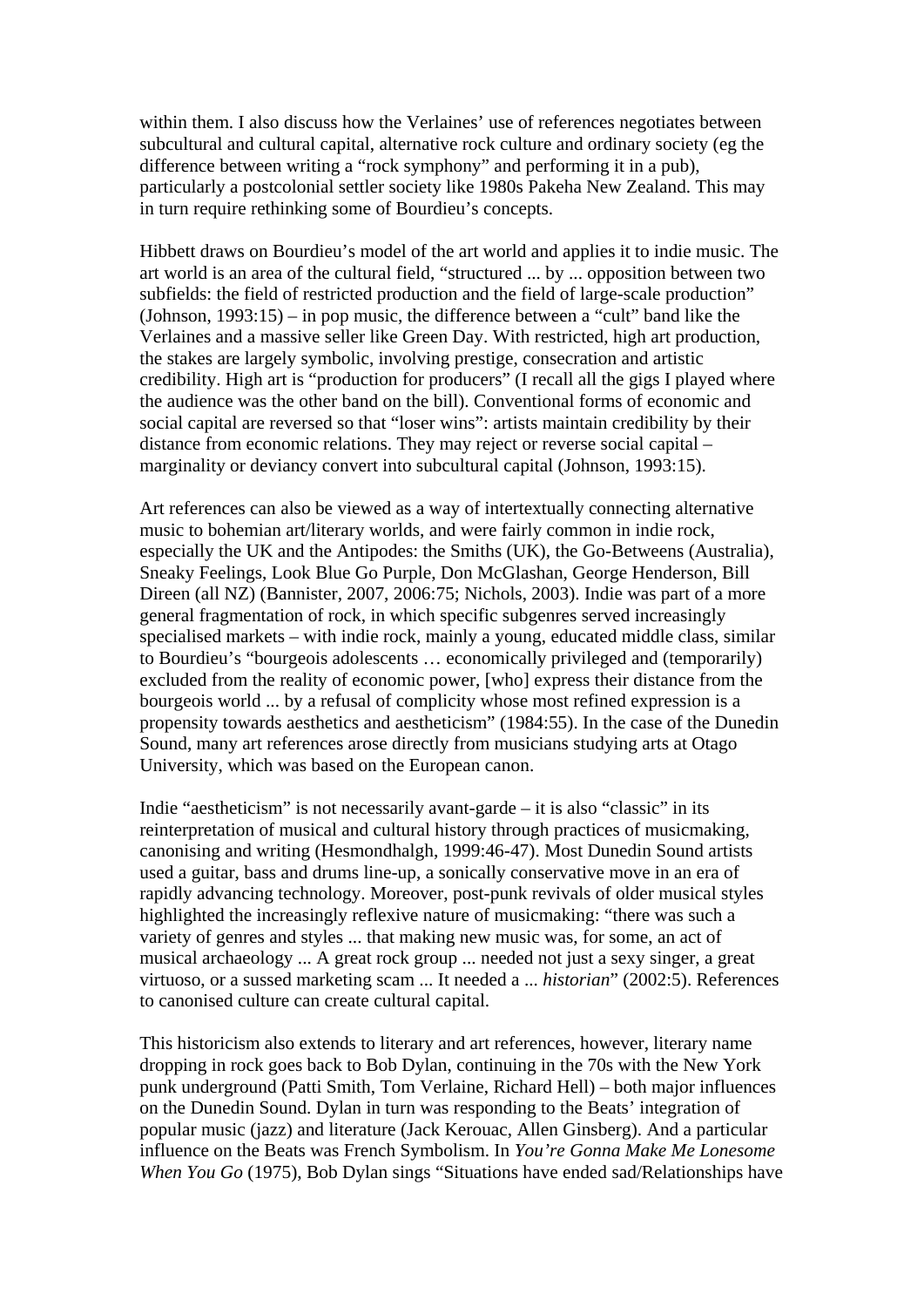all been bad/Mine've been like Verlaine's and Rimbaud." Patti Smith "the poet laureate of punk" was supposedly transformed by reading Rimbaud's *Illuminations*. "And I fill my nose with snow and go Rimbaud, go Rimbaud, go Rimbaud" (*Horses*  1975). And then in Dunedin, 1982, the Verlaines' *Death and the Maiden*:

*Do you like Paul Verlaine? Is it gonna rain today? Shall we have our photo taken? We'll look like Death and the Maiden ... You'll only end up like Rimbaud Get shot by Verlaine, Verlaine, Verlaine, Verlaine ...* 

Although it is possible to argue that this is merely postmodern "play" – like the Verlaines' Flying Nun stablemates the Jean-Paul Sartre Experience, whose name correlates to precisely nothing in its output (Bannister, 1998-9) – *Death and the Maiden* is not an isolated instance, but rather part of a framework of references to *fin de siècle* European high culture, and particularly French symbolism in the Verlaines' early work (up to and including their second album *Bird-Dog*)*. Baud to Tears* (Verlaines 1984, 1988) quotes Baudelaire's "Le Voyage": "O Mort, vieux capitaine, il est temps! Levons l'ancre..." (Downes paraphrases in English). On the B-side of *Death and the Maiden, CD Jimmy Jazz and Me*, James Joyce, Claude Debussy (who drew on symbolist poet Mallarmé for *l'Après-Midi d'un Faune)* and Graeme "fuck off to Paris to write of the sea". Symbolism as a movement was not limited to literature, or France: Norwegian artist Edvard Munch's "Death and the Maiden" (1894) features on the label of the Verlaines' side of the *Dunedin Double* EP (1982) (Flying Nun artists George Henderson and Bill Direen have also drawn on aspects of French aestheticism and symbolism) (Direen, 1983, 2003; www.myspace.com/georgedhenderson accessed 2 July 2008).

The late 19th century French Symbolist movement takes the Romantic cult of the individual and critique of science and mechanisation to an extreme, while bypassing its idealisation of nature and political Utopianism. It rejects reality and emphasises subjective experience, the more subjective the better – the unnatural, supernatural, fantastic – its mode of delivery privileging obscurity and indirection over clarity and reason. Music is its ideal, because of its perceived emotiveness and lack of referentiality (Wilson, 1993:13). "Symbolism" refers to a private or personal system of correspondences – the artist's imagination is conceived of not as enhancing reality, but replacing it (1993:20). To achieve this, Rimbaud recommended "derangement of the senses" by which "the Poet makes himself a seer ... [by experiencing] All forms of love, suffering and madness" (1966:307). Hence the *poète maudit*, the artist as madman, decadent, debauchee and criminal, doomed to early death – an excellent model for aspiring rock stars. The *poète maudit* combines the glamour of the dreamy poetic realms of high culture aestheticism with sordid excess, freedom from moral restraint or obligation, and an existence lived entirely on the edge, the archetype being 15th century troubadour Francois Villon, whose style is referenced in the Verlaines' *Don't Send Me Away* (1985).

It's tempting to say that rock culture hasn't digested the deeper implications of symbolism and is merely adoptinG a pose of bohemian artiness, but this is to judge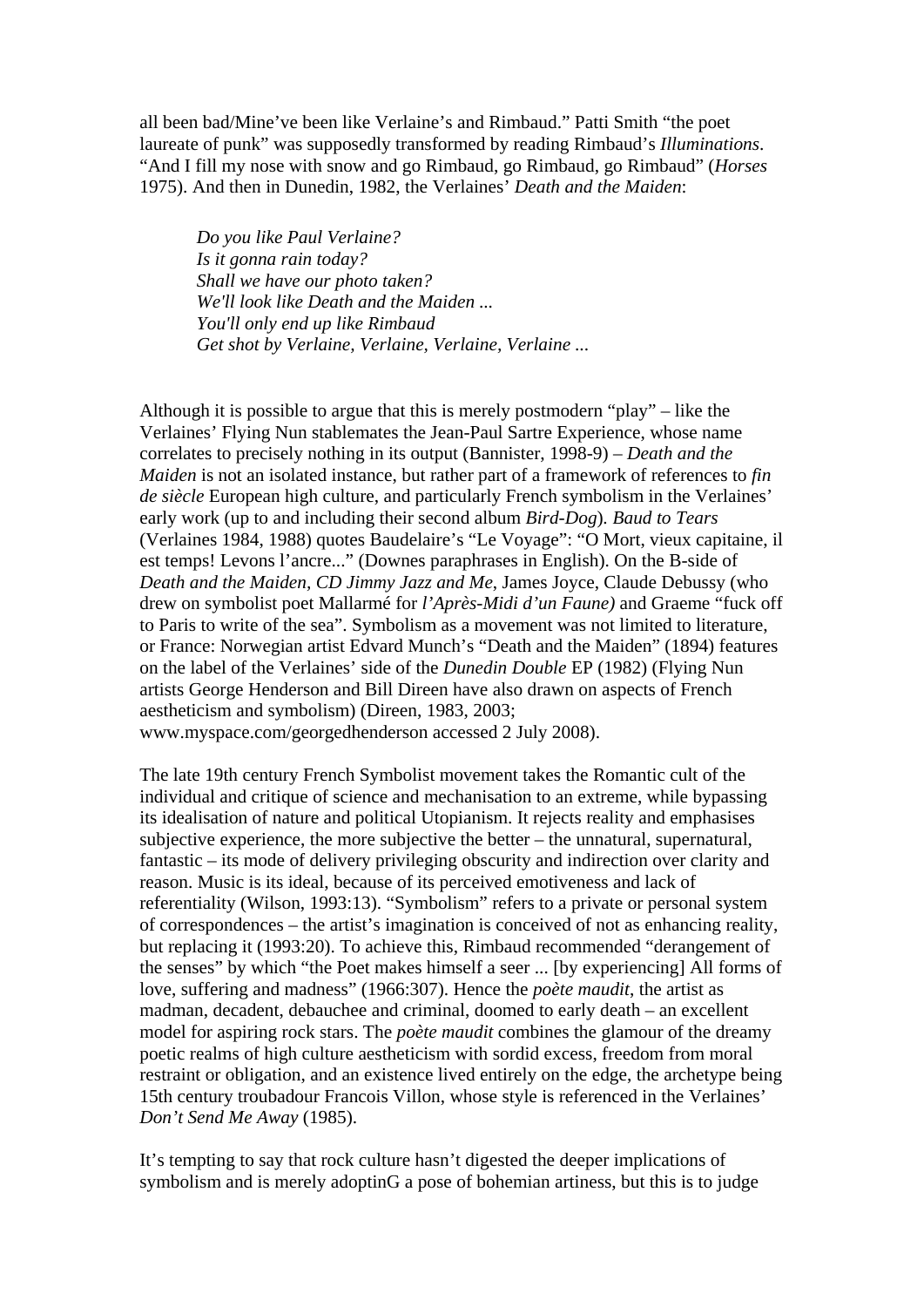rock by art standards; moreover, the Symbolists were foreshadowing how in pop culture "author/star" and "work" tend to overlap. Downes adopted some Symbolist techniques, as in the title of the Verlaines 2003 compilation *You're Just Too Obscure For Me* (also the opening line of *Death and the Maiden*), alluding to the technique of obfuscation. Discussing *The Lady and the Lizard* (Verlaines, 1985), Downes states: "That image is a private one, and no one else is going to understand what it means ... reading through my lyrics ... they give you an impression of something, but they don't actually tell you anything definite"

(http://grimalco.com/verlaines/upside\_down\_under.htm, accessed 2 July 2008). However, some themes are clear – artists descending into moral or emotional hell, usually through dissipation, unrequited love or the pressures of performance. Themes of aesthetic rebellion, violence, pessimism, death and misunderstood genius proliferate alongside a faint hope: art as a contemplative refuge from the world – "we live in hope" (*CD Jimmy Jazz and Me*). All these characteristics of French Symbolism are amenable to alternative rock culture.

The Symbolist yearning for "refuge" in art also intersects with indie culture's textuality and introspection. Here was a music split between a progressive desire to cut loose from mainstream pop and fascination with the past. Symbolism romanticised "things that are dying—the whole [belle-lettristic](http://en.wikipedia.org/wiki/Belles-lettres) tradition of Renaissance culture" that was increasingly marginalised by modernity (Wilson, 1993:298). But although rebellious, symbolism was basically inward looking and politically passive – revolt was personal and aesthetic (Wilson, 1993:265-6). Similarly, indie rock lacked punk's radicalism, not so much "challenging the system" as creating alternative means of production and distribution – a parallel universe of alternative culture (Grossberg, 1997:486-7).

Early Verlaines repertoire contains a plethora of art references: *The Ballad of Harry Noryb* (1985) (Noryb is Byron backwards); Julius Caesar: "the day that you left I sang 'Et tu Brute'" (*Phil Too* 1985); Mozart (*Burlesque* 1984); Mahler (*The Lady and the Lizard* 1985), and Dostoyevsky (*New Kind of Hero* 1988). It departs from conventional pop song structures (and lengths), using unusual time signatures (*Burlesque*) and crescendos and diminuendos that recall the symphonic form (*Ash Grey, Phil Too, Ballad of Harry Noryb* 1985). The first Verlaines album *Hallelujah All the Way Home* is structured like a symphony, with leitmotifs and a harmonic structure that relates the keys of each song to an overall scheme (it was also Downes' honours music composition project at Otago University).

These high culture models have influenced the reception of the Verlaines: Russell Brown, reviewing *Death and the Maiden* in *Rip It Up* claimed that "the words … make nearly every other lyricist in the country look silly" (Brown, 1983:28). An article in *Filler Magazine* is bylined "The Verlaines' tortured songwriting genius – Graeme Downes" (http://home.golden.net/~tekapo/type/verlaines.html accessed 2 July 2008). *Option* opens its piece with a Chagall reference (http://grimalco.com/verlaines/upside\_down\_under.html accessed 2 July 2008). The implication is that this band is for the discerning listener who appreciates the finer things, who wants an alternative to mainstream pop culture, as Hibbett describes. However, the Verlaines' association with high culture goes further than namedropping or being positioned as "alternative" – the way they incorporate classical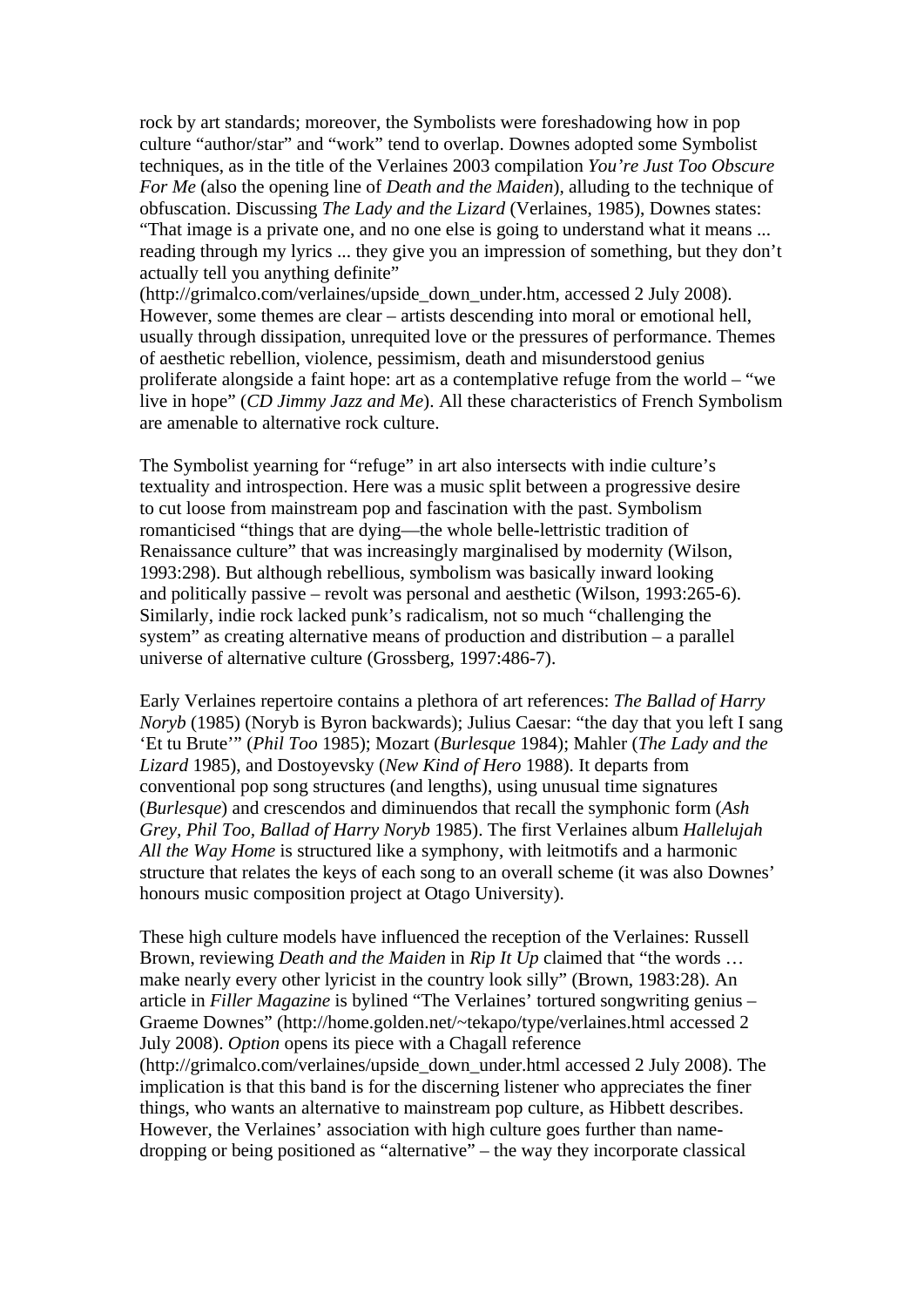compositional elements and references reflects Downes' involvement with academia and classical musicology, problematic areas in alternative rock culture.

Downes states that references to Rimbaud and Verlaine are "tongue-in-cheek ... The song was written a long time ago, toward the end of adolescence"

(http://grimalco.com/verlaines/upside\_down\_under.htm, accessed 2 July 2008). After Downes started a PhD thesis on Mahler at the University of Otago, he was similarly ambivalent about being identified as an intellectual: "Articles do focus on the PhD, I guess it's an easy angle for them. From my perspective, I don't think it makes for great press ... some people are gonna expect Yes or Emerson Lake and Palmer or some other orchestrated abomination"

(http://home.golden.net/~tekapo/type/verlaines.html, accessed 2 July 2008). What passes for cultural capital in society does not necessarily translate into subcultural capital. Rock culture disdains overt intellectualism.

Punk/alternative rock defined itself in opposition to 70s progressive rock (eg Yes, ELP etc). Prog's conceit was that rock could be as legitimate as classical music, but by defining its aims in terms of a high culture agenda, it sowed the seeds of its own critical demise. This must have been a problem for Downes, whose combination of rock energy and classical references was open to the same critique. Finally, punk, certainly in the NZ context, was strongly anti-intellectual and identified with DIY amateurism – Craig Robertson, for example, states that the early Dunedin scene distanced itself from the University (Robertson, 1991:42). To some extent a similar decorum operates in the "art world" – high culture commentators often "devalue scholarly knowledge and interpretation as 'scholastic' ... the absence of academic training ... may be considered a virtue" (Bourdieu, 1984:2, 16). That is, cultural knowledge must be borne lightly and seemingly instinctively, like an inborn disposition. Will Straw makes a similar point about rock culture: "hipness" is a "controlled economy of revelation, a sense of how and when things are to be spoken of" (Straw, 1997:9).

In 80s indie rock culture, high culture references needed to be grounded, either in "the real world" or in rock discourse (eg in styles of self-presentation). The key for the Verlaines was performance. A Verlaines song is "ached over in composition, set fire to live" as Roy Colbert noted in the sleeve notes of *Tuatara* (1985). Live, Downes conflated the roles of rock star and *poète maudit* and played them to the hilt: "Where Martin [Phillipps, of the Chills] was winsome and dreamy, Graeme was smouldering and Byronic. On stage, he whipped himself into an expressionistic frenzy" (Bannister, 1999:44). French symbolism oscillated between fantasy, nostalgia and blood, danger and darkness – the potential preciousness of "art" offset by the grime of the barroom floor and the opium den. Downes maintained rock credibility by mixing high cultural references with intimations of boozy camaraderie and dissolute bohemianism (similar to Dunedin poet James K Baxter, another NZ poète maudit) (Baxter 1971). On *Hallelujah All the Way Home*, almost every song mentions cigarettes, pubs and drinking. There are violent extremities: ice and blistering heat; "blood on my pickups" (*All Laid On* 1985), hell and madness, choking, kicking etc. "It's not hard to see why some condemned Dunedin bands as gloom junkies" (Bannister, 1999:138–9). However, these Gothic overtones are also a strategy by which rock justifies high culture intellectualism – think of Nick Cave.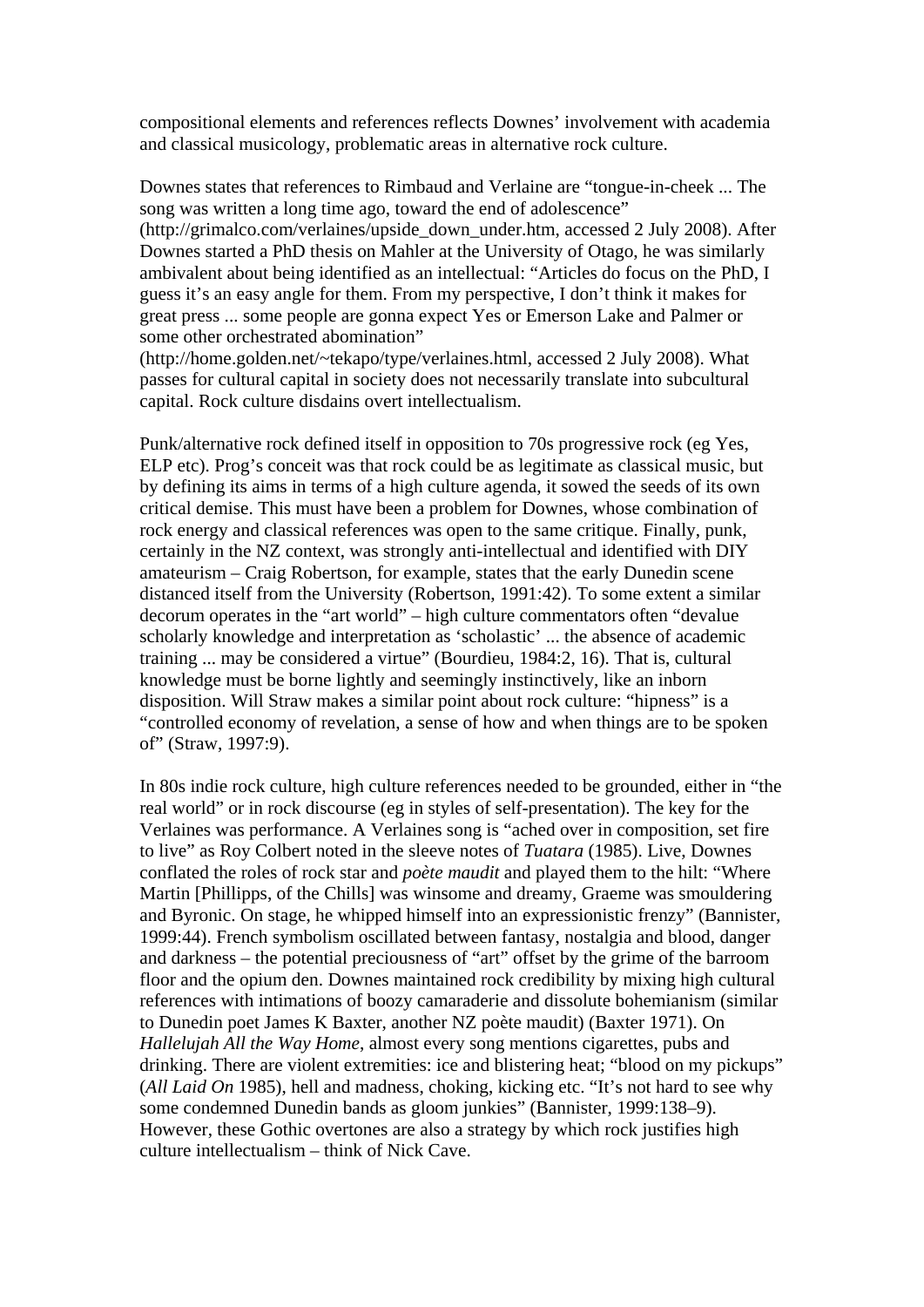In contrast to Bourdieu's France, 80s Pakeha society was dominated by the petit bourgeois or "popular aesthetic", which tolerates art only insofar as it is "functional" (music for dancing, paintings to look nice) (1984:5; Pearson, 1952). In such a situation, any art identification, high or pop, signals alienation and disaffection. The misunderstood *poète maudit* seems germane to the position of Dunedin Sound musicians, especially given that pubs, the centre of rugby, racing and beer, were the main performance venues. The mutual alienation that performance in such venues could engender, stemming from this collision of haute and petit bourgeois values, is a recurrent theme in Downes' early lyrics (*All Laid On*):

*This is hell playing madmen on the stage But a different kind of idiot wrote this play And it isn't even relevant today And my being splits One half walks out and sits In the audience and grins "The Ballad of Harry Noryb"* 

At the same time, booze, poetry and men behaving badly has a long history in Antipodean culture – its homophobic, anti-intellectual masculinism dictates that the only fit matter for verse is boozy camaraderie, violence and sordid details (Bannister, 2007). It's hard to imagine the *poète maudit* being a woman, or sober.

### **CONCLUSION ... GET SHOT BY BOURDIEU?**

It is ironic that Bourdieu's critique of distinction attacks the very high culturalism that Downes is appropriating. The intellectual glamour of French sophistication, which Bourdieu takes apart, is the same thing that is so appealing to colonials. But I don't think this means that the Verlaines are cultural dupes. Bourdieu's model, based on France, claims to be "valid ... for every stratified society" (1984:xii). But in settler societies like New Zealand, class is not significant in the same way, and the haute bourgeois less influential. Bourdieu states that "the Parisian version of the art of living has never ceased to exert a sort of fascination in the 'Anglo-Saxon' world ... thereby attaining a kind of universality" (xi). This suggests to me that cultural capital does not operate simply within societies, but also between them, a consideration particularly relevant to "peripheral" postcolonial settler societies, whose struggles with identity are closely related to their perceived lack of cultural capital in relation to the "centre", a dislocation expressed as pessimism. Bourdieu takes the cultural identity of Frenchness for granted, but in doing so he sacrifices his reflexivity by mixing a universal model of taste with a judgement about taste – other Western cultures compare themselves with France because they think it's the best. This makes me wonder whether to apply Bourdieu in an NZ context is simply to reproduce the cultural hegemony of the centre.

Bourdieu's concept of cultural capital may partially explain high culture references in the Dunedin Sound, but cannot necessarily predict the diverse ways in which such references are employed in a global cultural context. Homi Bhabha has written that although colonialism seeks to impose hegemony on the Other (in this case through cultural capital), in doing so it needs to mediate through local agents who become "neither one or the other" – hybrid subjects. Bhabha's focus is on ethnic hybridity, but I wonder if this insight can also be applied to "freak social and cultural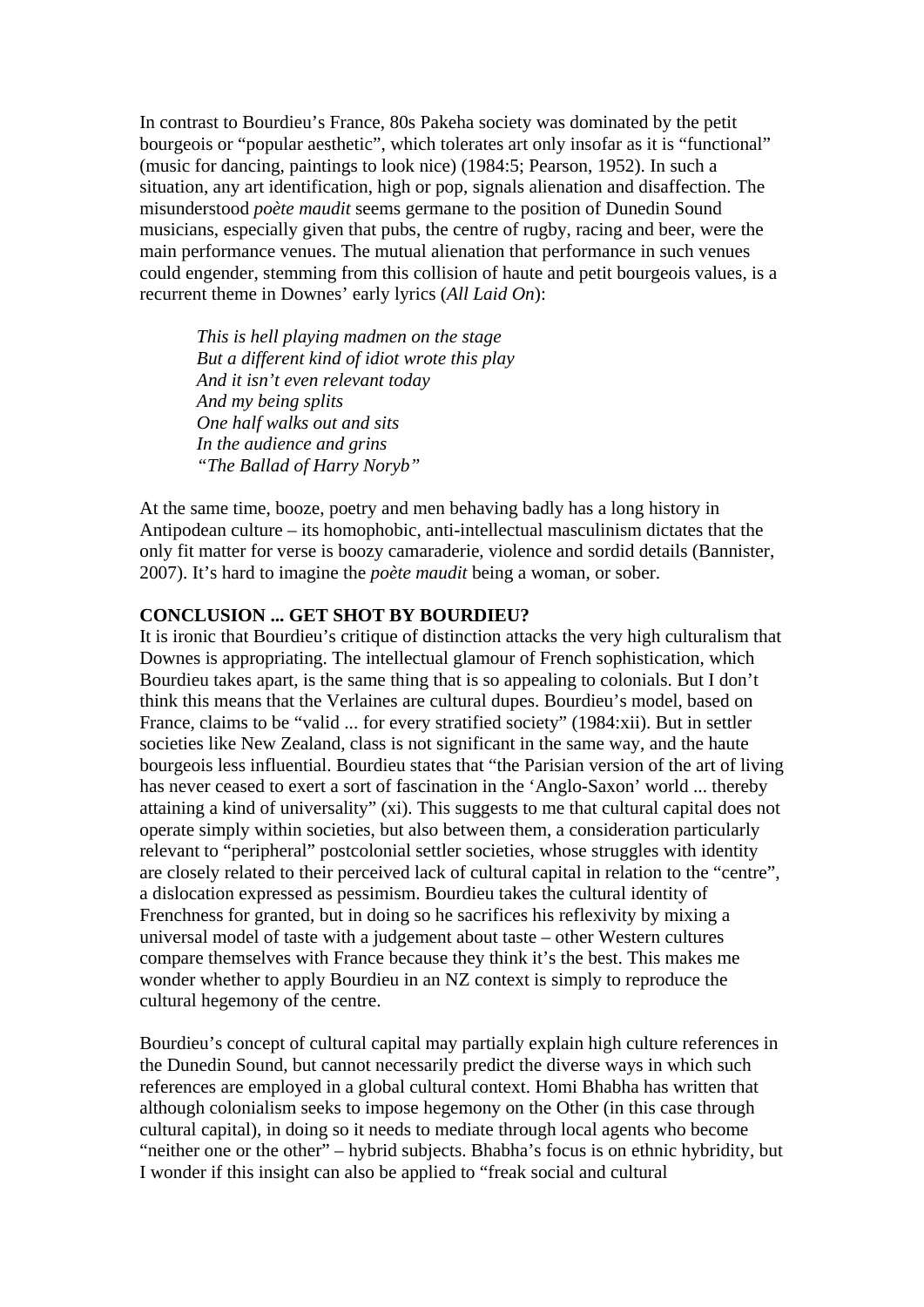displacements" such as settler societies and subjectivities which hover between centre and periphery, coloniser and colonised (Bhabha, 1994:12). There is something freakish about the Verlaines – it is hard to imagine their fusion of punk, folk rock and classical elements emerging from 80s Europe and the US because such a combination would have transgressed contemporary cultural boundaries (given the emergence of post-rock, Downes might have been ahead of his time).

French Symbolism was an unlikely and therefore highly appropriate way for "edgy" musicians to negotiate the demands of an unsympathetic cultural context, as a homology of alienated artistry, but one that also intersected with the real conditions in which bands performed. French urban sophistication provided a useful rejoinder to Pakeha pragmatism – indeed "against nature", the symbolist cry, suggests a way of resisting dominant models of Pakeha identity based around ruralism and landscape. The *poète maudit*'s very alienation from normality made him a workable model in a culture where to be artistic was by definition, abnormal.

The identification of Dunedin bands with French and high culture can be understood as identification with otherness, with the obverse of local reality (another defining characteristic of the Dunedin Sound being, ironically, its lack of local references). Although in some ways a "colonial fantasy", it has given rise to real effects in the form of a local rock culture which is the product of a peculiarly postcolonial perspective.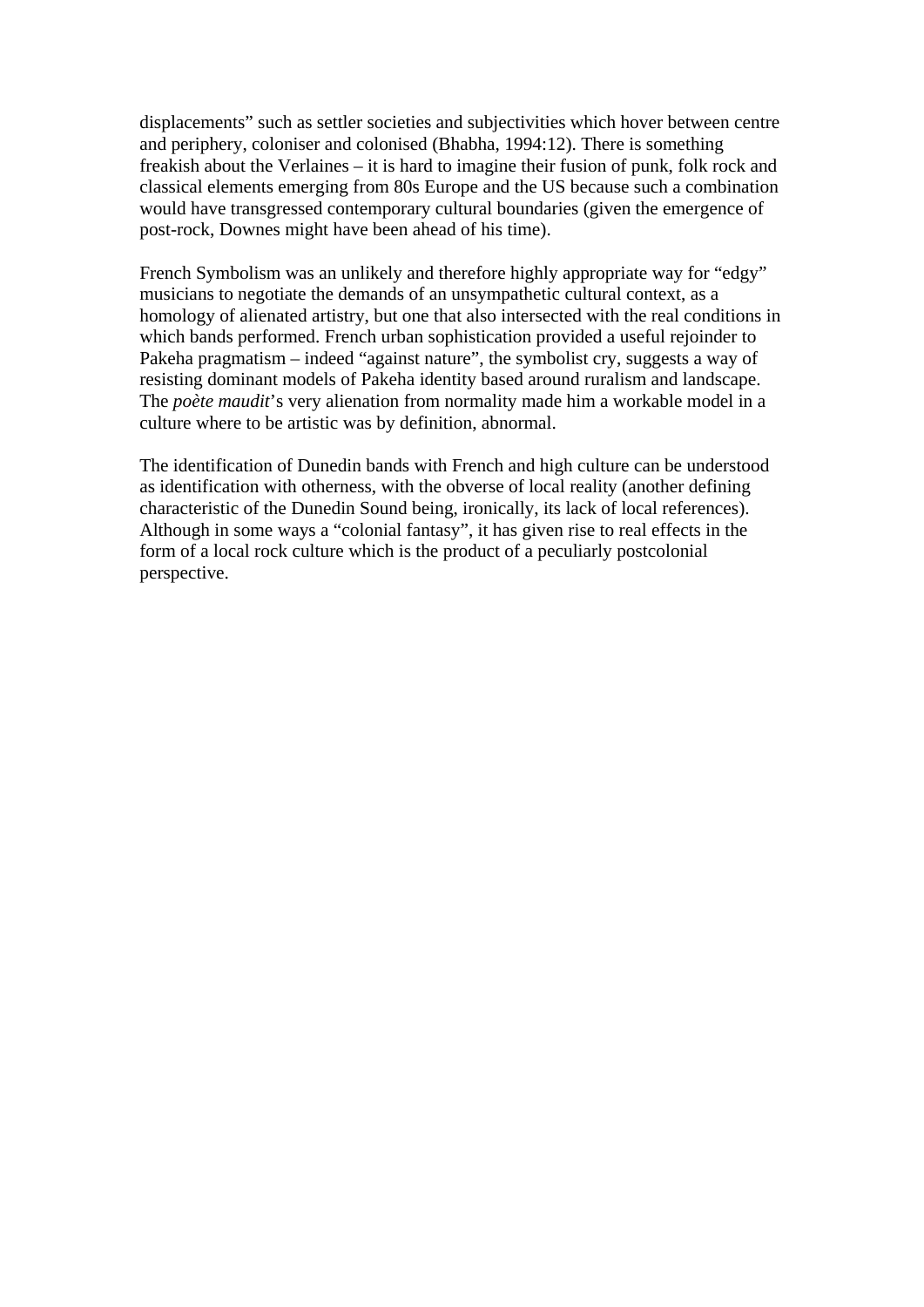### **BIBLIOGRAPHY**

- Bannister, M (2007) 'A Thing Well Made? NZ settler identity and Pakeha masculinity in the work of Don McGlashan', *Perfect Beat* v8n1
- – (2006) *White Boys, White Noise: Masculinities and Indie Guitar Rock,* UK: Ashgate
- – (1999) *Positively George Street: Sneaky Feelings and the Dunedin Sound*, Auckland: Reed Publishing
- – (1998-9) 'Predicting Flying Nun's Past: Jean-Paul Sartre Experience's "Flex"'*, Music in New Zealand* n34
- Baxter, J K (1971) *The Devil and Mr Mulcahy and The Band Rotunda*, Auckland: Heinemann
- Baudelaire, C (1961) *Baudelaire*, ed F Scarfe, UK: Penguin
- Bhabha H (1994) *The Location of Culture,* London and New York: Routledge
- Bourdieu, P (1993) *The Field of Cultural Production: Essays on Art and Literature,*  ed R Johnson*,* US: Columbia University
- Bourdieu, P *(*1984*) Distinction: A Social Critique of the Judgement of Taste,* London: Routledge & Kegan Paul
- Brown, R (1983) Review 'Death and the Maiden', Verlaines, *Rip It Up* July: 28
- Buckley, D (2002) *R.E.M. Fiction: An Alternative Biography*, London: Virgin
- Colbert, R (1985) Sleevenotes for *Tuatara,* Flying Nun
- Direen, W (2003) *Jules*, Wellington, Alpha
- Downes, G (1994) 'An Axial System of Tonality Applied to Progressive Tonality in the Works of Gustav Mahler and Nineteenth-Century Antecedents', PhD thesis, University of Otago, Dunedin
- Frith, S and H Horne (1987) *Art into Pop*, London, New York: Methuen
- Green, L (1999) 'Ideology', Swiss, T and Horner, B (eds), *Key Terms in Popular Music and Culture*, Malden, Mass.: Blackwell, 1999
- Grossberg, L (1997) 'Another Boring Day in Paradise: Rock & Roll and the Empowerment of Everyday Life' in Gelder, K and S Thornton (eds), *The Subcultures Reader*, London, New York: Routledge
- Hesmondhalgh, D (1999) 'Indie: The Institutional Politics and Aesthetics of a Popular Music Genre', *Cultural Studies* 13
- Hibbett, R (2005*)* 'What is Indie Rock?' *Popular Music and Society,* v28n1
- Johnson, R (1993) 'Introduction', *The Field of Cultural Production,* US: Columbia University Press
- Nichols, D (2003) *The Go-Betweens*, Portland, Oregon: Verse Chorus
- Pearson, B (1952) 'Fretful Sleepers', *Landfall* 6
- Rimbaud, A (1966) *Complete Works, Selected Letters,* trans. W Fowlie, Chicago: University of Chicago Press
- Robertson, C (1991) 'It's OK, It's All Right, Oh Yeah: The "Dunedin Sound"? An Aspect of Alternative Music in New Zealand 1979-85', Honours dissertation, University of Otago
- Straw, W (1997) 'Sizing up Record Collections: Gender and Connoisseurship in Rock Music Culture', in Whiteley, S (ed), *Sexing the Groove: Popular Music and Gender,* London: Routledge
- Thornton, S (1995) *Clubcultures: Music, Media and Subcultural Capital*, Hanover and London: Wesleyan
- Williams, R (1983) *Keywords: A Vocabulary of Culture and Society*, London: Fontana